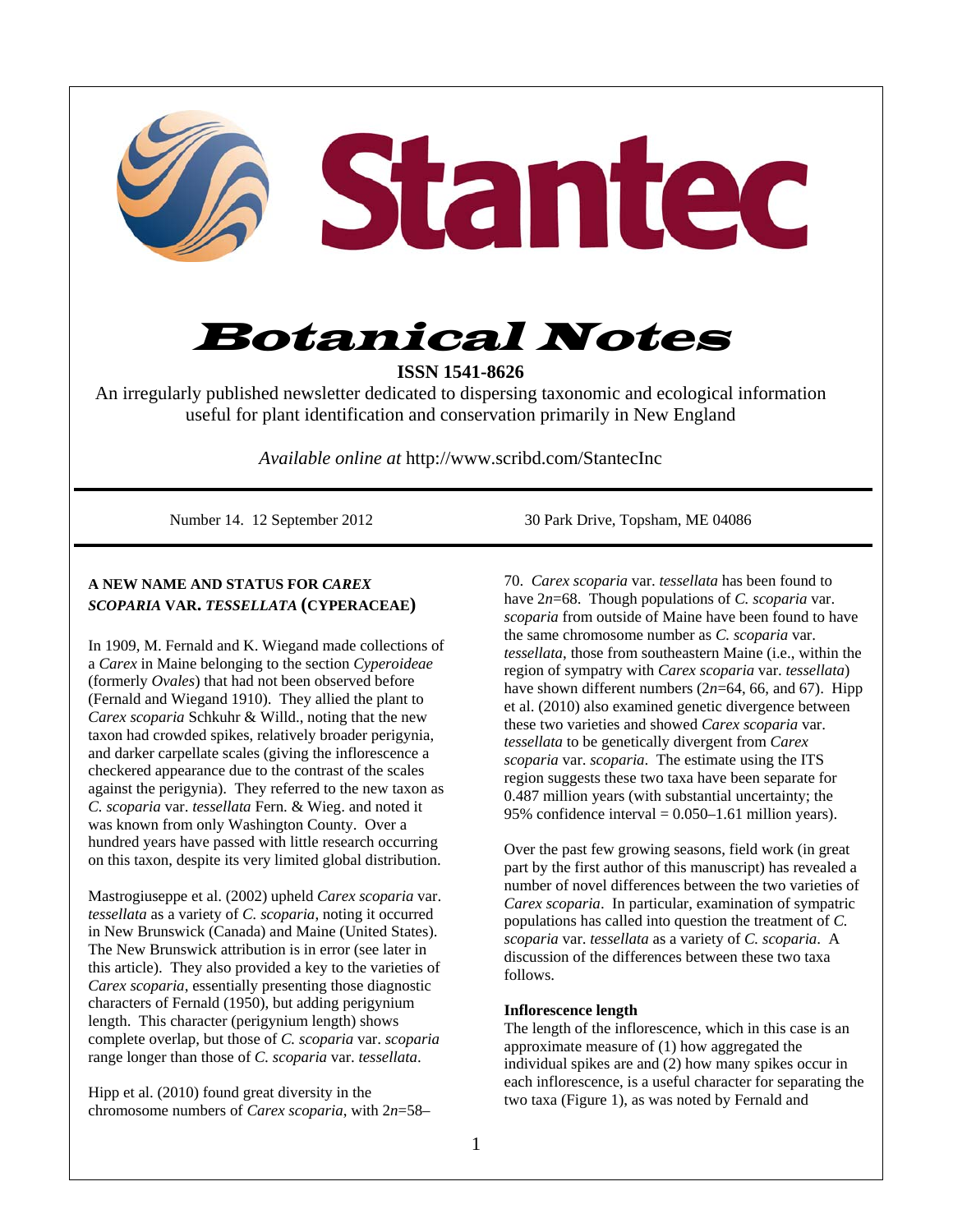Wiegand (1910). Examining well-formed inflorescences (i.e., avoiding clearly depauperate individuals), *Carex scoparia* var. *tessellata* is always somewhat to moderately congested and measurements from the base of the lowest spike to the apex of the uppermost spike range from 14–26 mm long with 4–6(–8) spikes. Those of *C. scoparia* var. *scoparia* that we have measured range from (18–)20–55 mm and have 4–10 spikes. The latter species varies in its congestion of spikes, and while many collections have somewhat elongated inflorescences, some individuals, in particular, late season collections, do have congested inflorescences. This has caused confusion in herbarium collections where specimens of *C. scoparia* var. *scoparia* with congested spikes are sometimes misidentified as *C. scoparia* var. *tessellata*. The lowest internode of the inflorescence also shows some discriminatory power: (1–)1.7–6 mm in *C. scoparia* var. *tessellata* and (1–)3.8– 10.5 mm in *C. scoparia* var. *scoparia*.



Figure 1. Comparison of the inflorescences of *Carex scoparia* var. *scoparia* (left) and *C. scoparia* var. *tessellata* (right). Note color and number of spikes.

#### **Carpellate scale color**

*Carex scoparia* var. *tessellata* received its varietal epithet due to the darker scales (compared with those of var. *scoparia*) strongly contrasting against the green perigynium bodies. Once learned, this trait is very useful and a fairly reliable way to distinguish these two taxa during late spring through early summer. As the summer

progresses, the perigynia of *C. scoparia* var. *tessellata* also darken and the contrast between the perigynia and carpellate scales becomes less pronounced. The carpellate scales of *C. scoparia* var. *tessellata* are brown with a light green or light brown midrib (infrequently the midrib becomes darker than the rest of the scale in drying). Black is frequently reported in the literature as the scale color; this is not accurate. Those of *C. scoparia*  var. *scoparia* are usually light brown to yellow-brown (Figure 2).



Figure 2. Sympatric population of *Carex scoparia* var. *scoparia* (left, light green spikes) and *C. scoparia* var. *tessellata* (right, dark green spikes) showing differences in spike color.

#### **Leaf blade width**

When sympatric populations of *Carex scoparia* var. *scoparia* and *C. scoparia* var. *tessellata* are observed, it can be seen that the leaves (and to some degree the culms) are, on average, narrower in *C. scoparia* var. *tessellata*. Though there is a fair amount of overlap, measurements of the widest leaves on plants from several sympatric populations in eastern Maine ranged mostly from 2.1 to 3.5 mm for var. *scoparia* and 1.5 to 2.9 mm for var. *tessellata*. Though range-wide measurements of *C. scoparia* var. *scoparia* would overlap those of var. *tessellata* presented here, these observations are valuable nonetheless and can be observed when the two taxa grow in close proximity.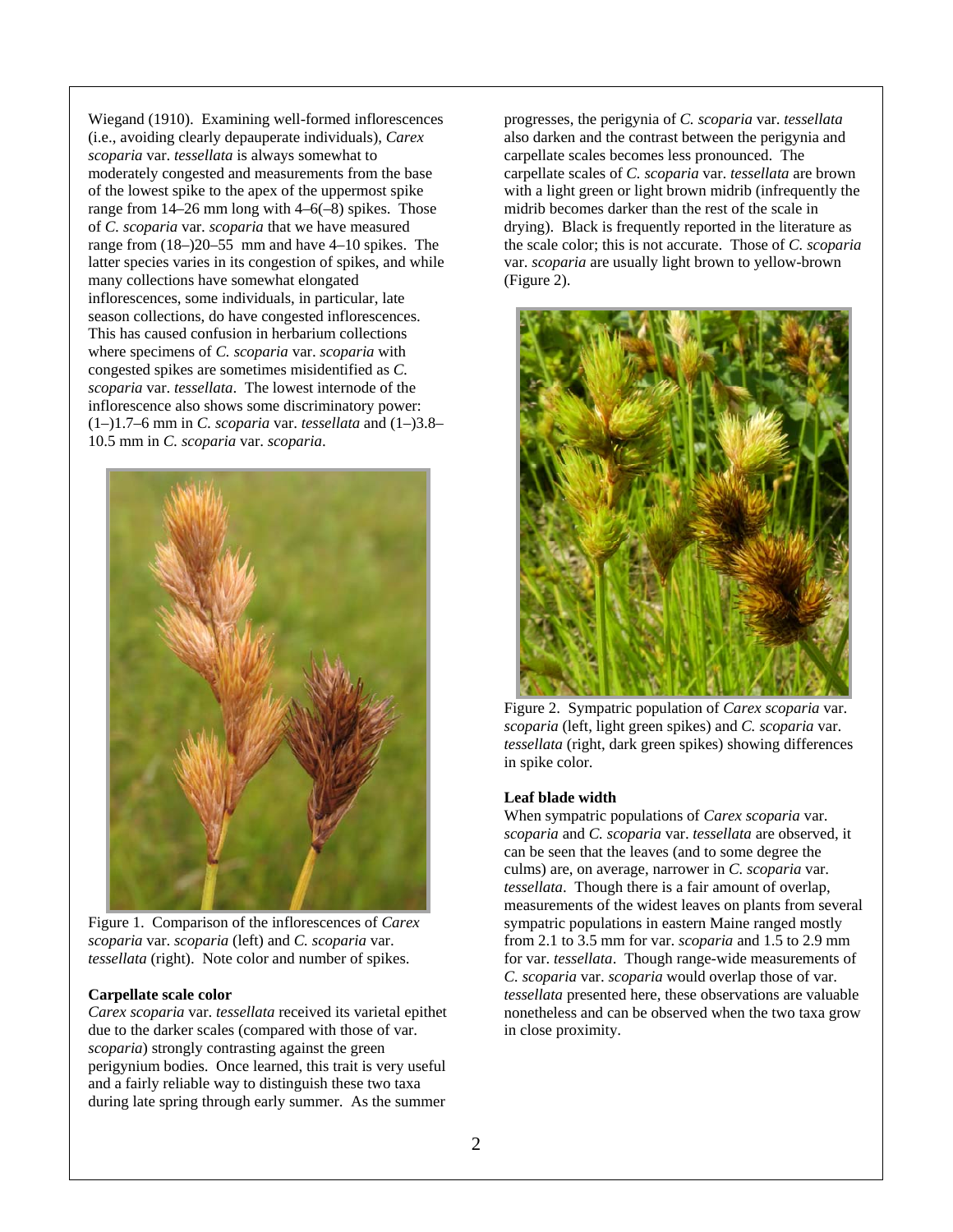## **Phenology**

Observations of sympatric populations in Washington County, Maine, show that *Carex scoparia* var. *tessellata* is significantly ahead of *C. scoparia* var. *scoparia* in terms of flowering and fruiting. The former flowers approximately 10–15 days earlier than the latter (Figure 3).



Figure 3. Inflorescences of *Carex scoparia* var. *scoparia*  (left, anthers exserted) and *C. scoparia* var. *tessellata* (right, anthers shed) demonstrating phenological differences (i.e., *C. scoparia* var. *tessellata* is significantly ahead of *C. scoparia* var. *scoparia*). This image captured on 16 June 2012.

## **Perigynia length to width ratio**

As noted by Fernald and Wiegand (1910), *Carex scoparia* var. *tessellata* has relatively broader perigynia than var. *scoparia*. The measurements provided by Mastrogiuseppe et al. (2002) appear to accurately describe the difference between these two taxa. The perigynia of var. *tessellata* are 2–2.6 times as long as wide, whereas those of var. *scoparia* are (2.5–)2.8–4 times as long as wide. We find it to be rare that perigynia length-to-width ratios overlap between these two taxa. This morphological difference manifests also as a different outline of the perigynium body. Those of var. *scoparia* are lanceolate to narrow-elliptic, whereas those of var. *tessellata* are elliptic (Figure 4).



Figure 4. Perigynia of *Carex scoparia* var. *tessellata*  (left) and *C. scoparia* var. *scoparia* (right). Note outline, wing margin on beak, and color of perigynia (including beaks). Scale  $bar = 1$  mm.

#### **Perigynium beak apex**

The perigynium beak differs in both color and length of wingless portion between *Carex scoparia* var. *scoparia*  and var. *tessellata*. In var. *scoparia*, the beak is light brown to brown at maturity (green prior to maturity) and has a marginal wing that extends nearly or fully to the apex of the beak—the wingless portion measures 0–0.5 mm. This is in contrast to the perigynium beaks of var. *tessellata*. In this taxon, the apex is brown to dark purple-brown and lacks a marginal wing in the apical 0.3–1.1 mm (Figure 4). The dark color and lack of a ciliolate wing near the apex of the perigynium beak create a characteristic look to the perigynia of var. *tessellata*—even though the perigynia are relatively broader, their apices look very slender and dark. This difference has apparently not been noted before.

## **Distance from scale apex to perigynium beak apex**

Measurements of the distance from the tip of the carpellate scale to the apex of the associated perigynium beak reveal differences between *Carex scoparia* var. *scoparia* and var. *tessellata*. For this character, measurements are performed on scales from the middle to apex of the spike (the lower carpellate scales are often longer and broader relative to the perigynia, so this portion of the spike is avoided for this measurement). This distance measures  $(0.8-11-2(-2.3))$  mm in var. *scoparia* and 0.2–1.2 mm in var. *tessellata* (Figures 5 and 6). As a result, the carpellate scales more nearly cover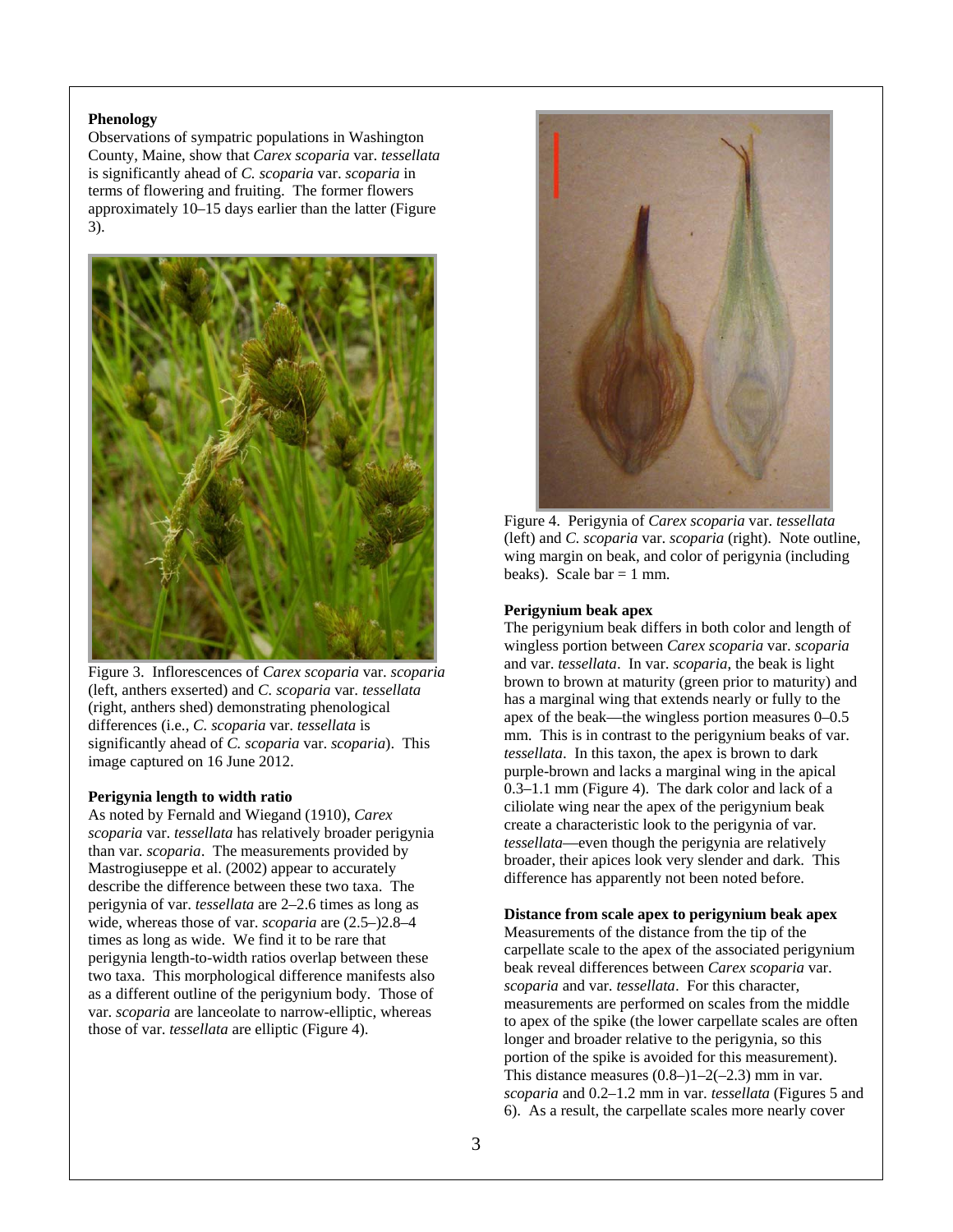the associated perigynia than in var. *scoparia*. This difference has apparently not been noted before.



Figure 5. Intact spike of *Carex scoparia* var. *scoparia*  showing apex of carpellate scale (lower arrow of each pair) and apex of associated perigynium beak (upper arrow of each pair).



Figure 6. Intact spike of *Carex scoparia* var. *tessellata* showing apex of carpellate scale (lower arrow of each pair) and apex of associated perigynium beak (upper arrow of each pair).

Given the existence of multiple morphological characters that distinguish *Carex scoparia* var. *tessellata* from *C. scoparia* var. *scoparia*, combined with observable phenological differences and measurable genetic

divergence, *C. scoparia* var. *tessellata* is here considered to represent a distinct species of highly limited geographic distribution. Only two collections were cited by Fernald and Wiegand (1910), but no holotype was designated.

*Carex waponahkikensis* **M. Lovit & A. Haines**, stat. et nom. nov.

- Based on: *Carex scoparia* Schkuhr *ex* Willd. var. *tessellata* Fern. & Wieg.; Rhodora 12: 135. 1910.
- Lectotype (here designated): United States. Maine, Washington County, Pembroke, 8 Jul 1909, *Fernald 1464* (GH!).

Note: though the protologue states that the collection designated as the lectotype was collected by both Fernald and Wiegand, the actual specimen label lists only Fernald.

Etymology: The specific epithet *waponahkikensis* (pronounced wah-buh-nah-kee-GEN-sis) is derived from the Passamoquoddy word waponahkik (pronounced wahbuh-NAH-keeg), a locative noun meaning "in, at, or to the Dawn-land." The Dawn-land is broadly defined as northeastern North America (i.e., New England and maritime Canada), which receives the morning sunlight before most of North America. This spelling comes from the Passamaquoddy spelling of Wabanaki (their spelling: Waponahki). The Passamaquoddy are a Native American people living in southeastern Maine. *Carex waponahkikensis* is currently known only from this region. We suggest "Dawn-land sedge" as its common name.

## **Identification key to distinguish** *Carex scoparia* **and**  *Carex waponahkikensis***:**

**1a**. Perigynia (2.5–)2.8–4 times as long as wide, lanceolate to narrow-elliptic; perigynium beak at maturity light brown to brown and wingless in the apical 0–0.5 mm, exceeding the tip of the associated subtending scale by  $(0.8-11-2(-2.3)$  mm; inflorescence  $(18-20-55)$ mm long ……………………………… *C. scoparia*  **1b**. Perigynia 2–2.6 times as long as wide, elliptic; perigynium beak at maturity brown to dark purple-brown and wingless in the apical 0.3–1.1 mm, exceeding the associated subtending scale by 0.2–1.2 mm; inflorescence 14–26 mm long ……. *C. waponahkikensis* 

## **Distribution and Conservation**

As a result of careful examination of specimens, especially in the light of the additional characters that separate these two taxa, it is now realized that *Carex waponahkikensis* is a globally restricted taxon that is found only in extreme eastern Maine along the coastal plain. Many collections, including all those from Canada